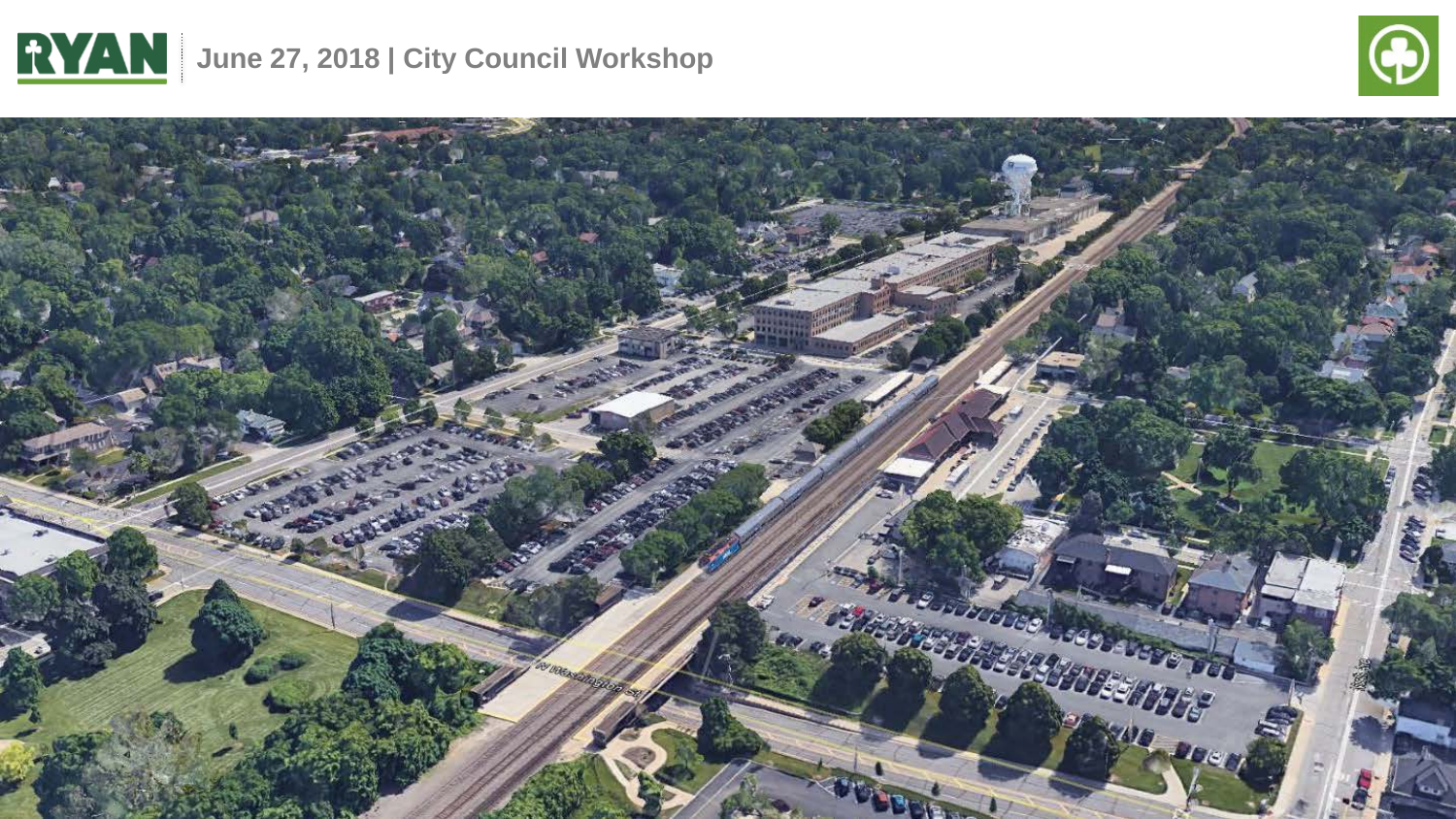



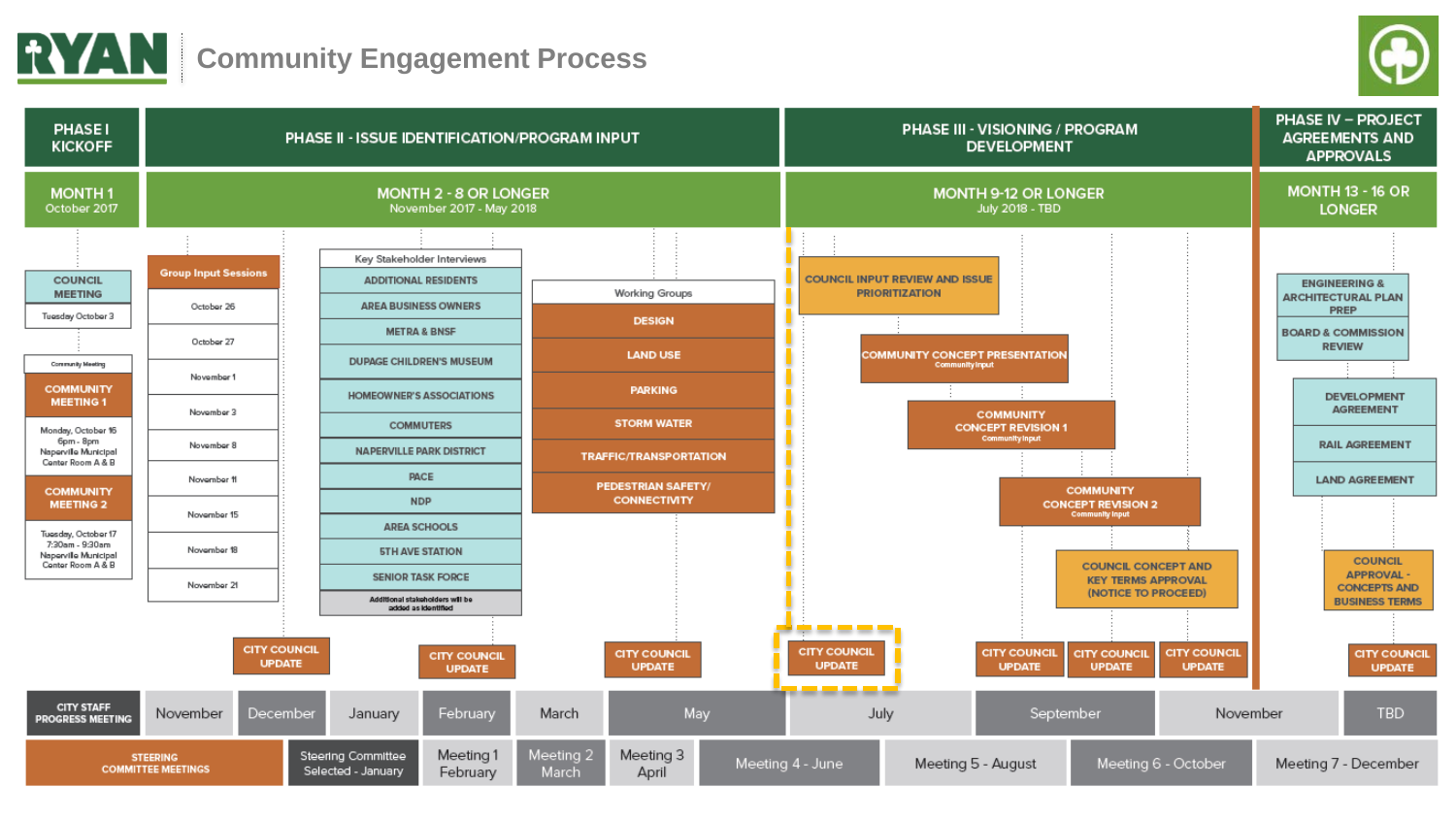



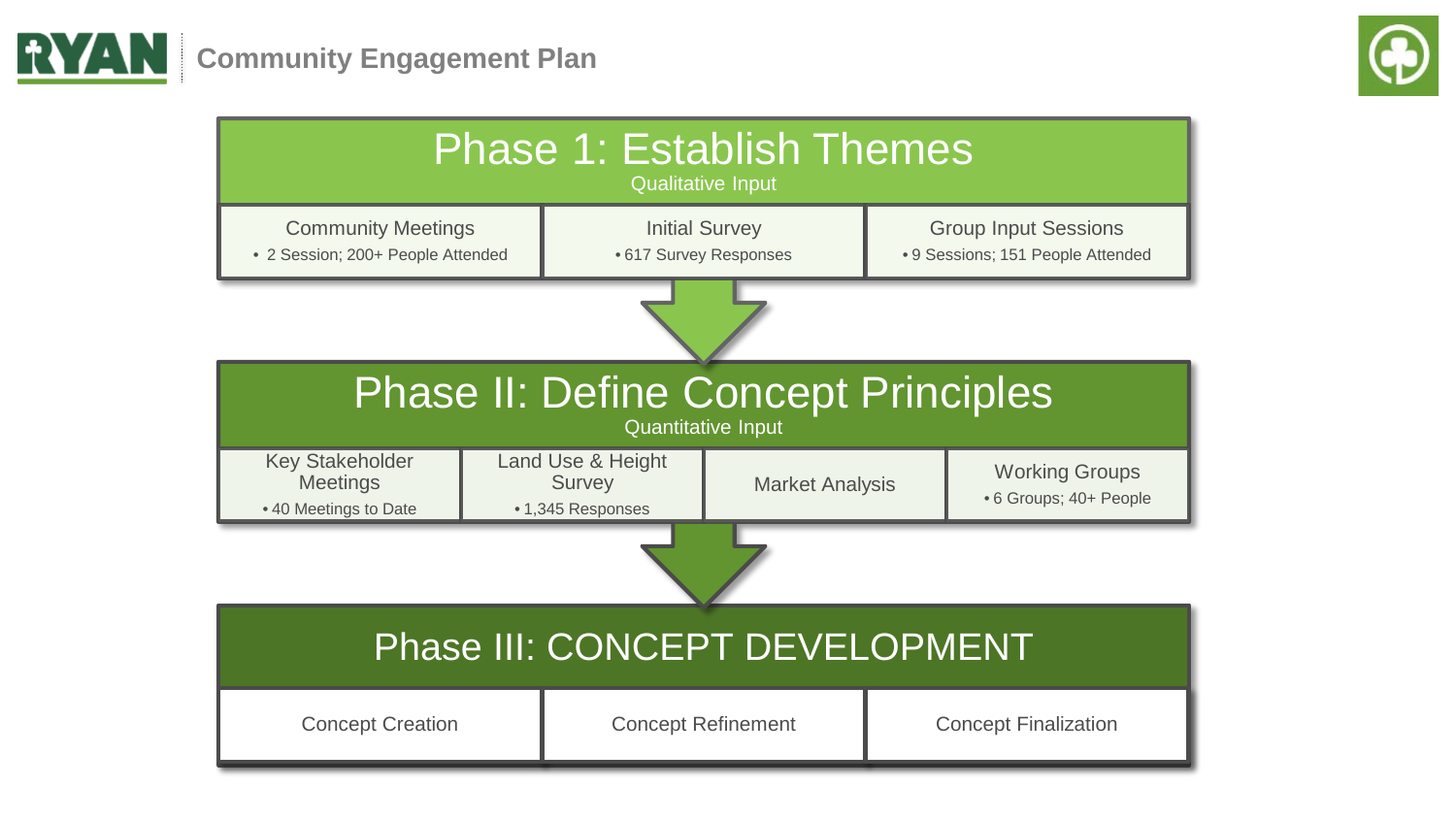



WORKING GROUP CONCEPT PRINCIPLES

# On June 20, 2018 the Steering Committee voted to approve the following concept principles.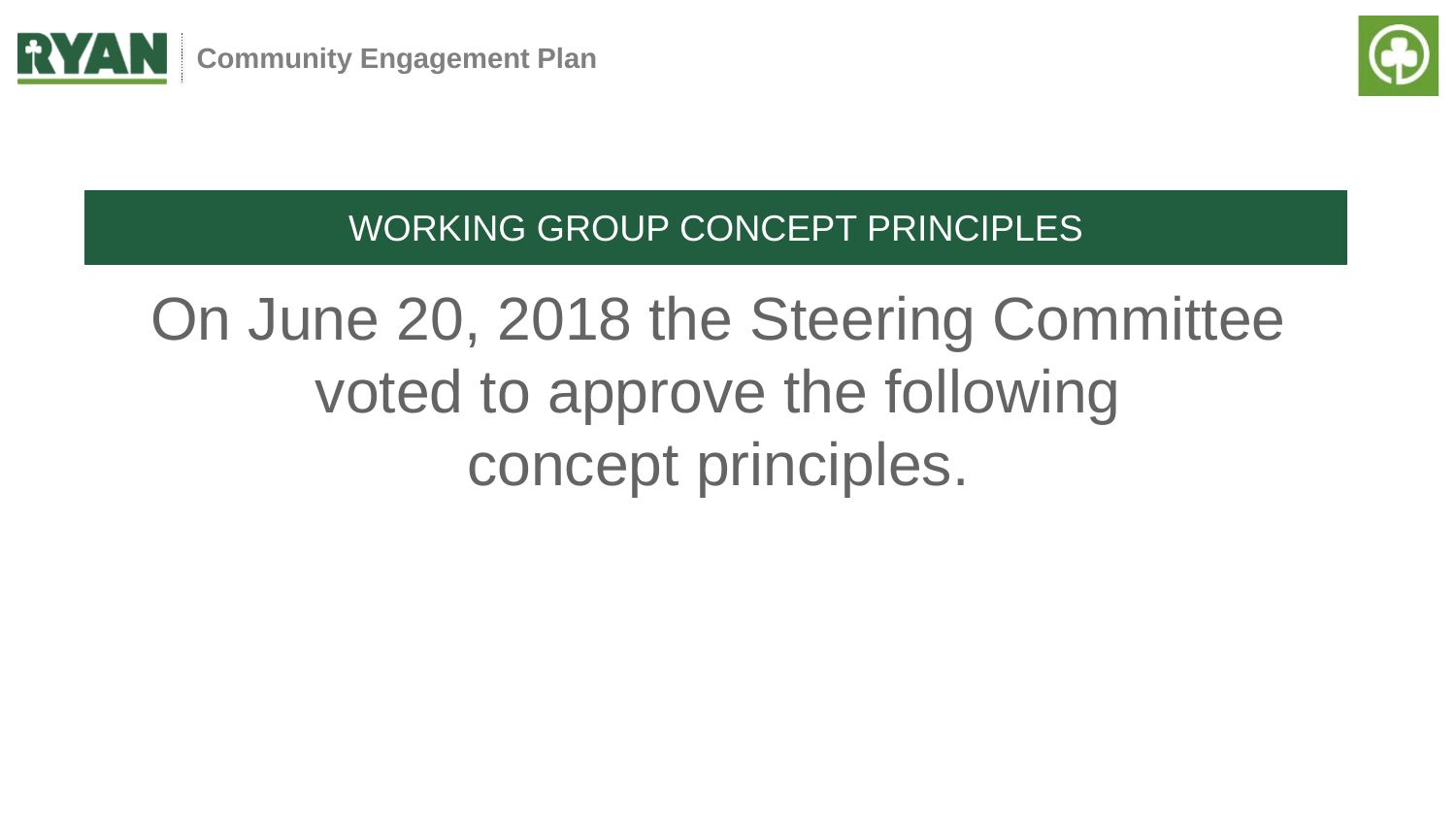



# DESIGN WORKING GROUP CONCEPT PRINCIPLES



Adherence to Naperville's Building Design Guidelines

**2**

Incorporate intelligent design practices



Focus on design quality & character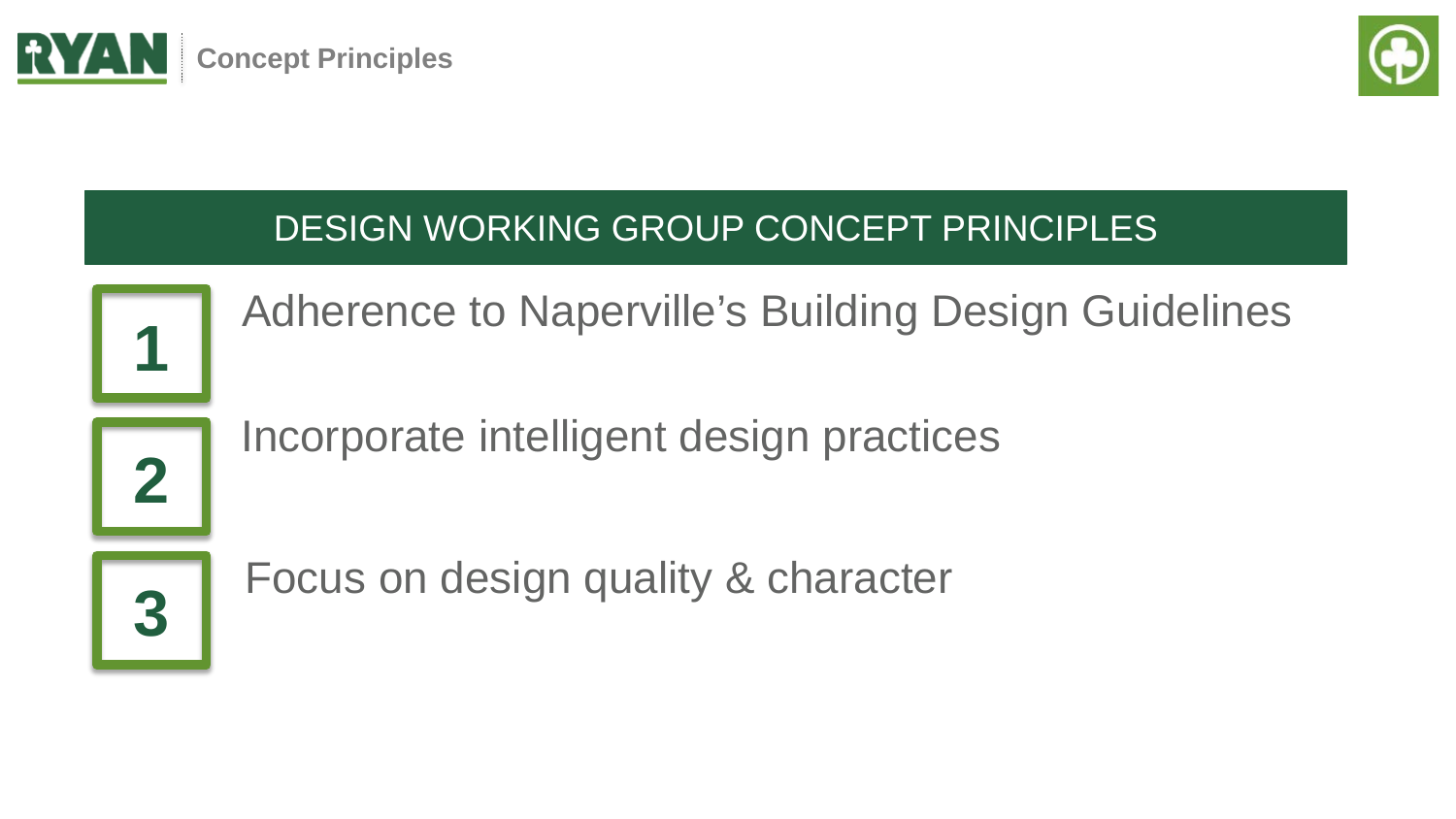



# LAND USE WORKING GROUP CONCEPT PRINCIPLES



Concept should balance market supply and demand as well as community input, including the related market studies, Group Input deliverable dated December 19, 2017, recent Land Use and Height survey and ongoing community input.



Support the continued operation of the area as a multi-modal transit hub, with the goal of organizing all modes of transportation efficiency and public safety.



Provide for a diverse mix of uses including greenspace/public spaces, residential, boutique retail and commercial office.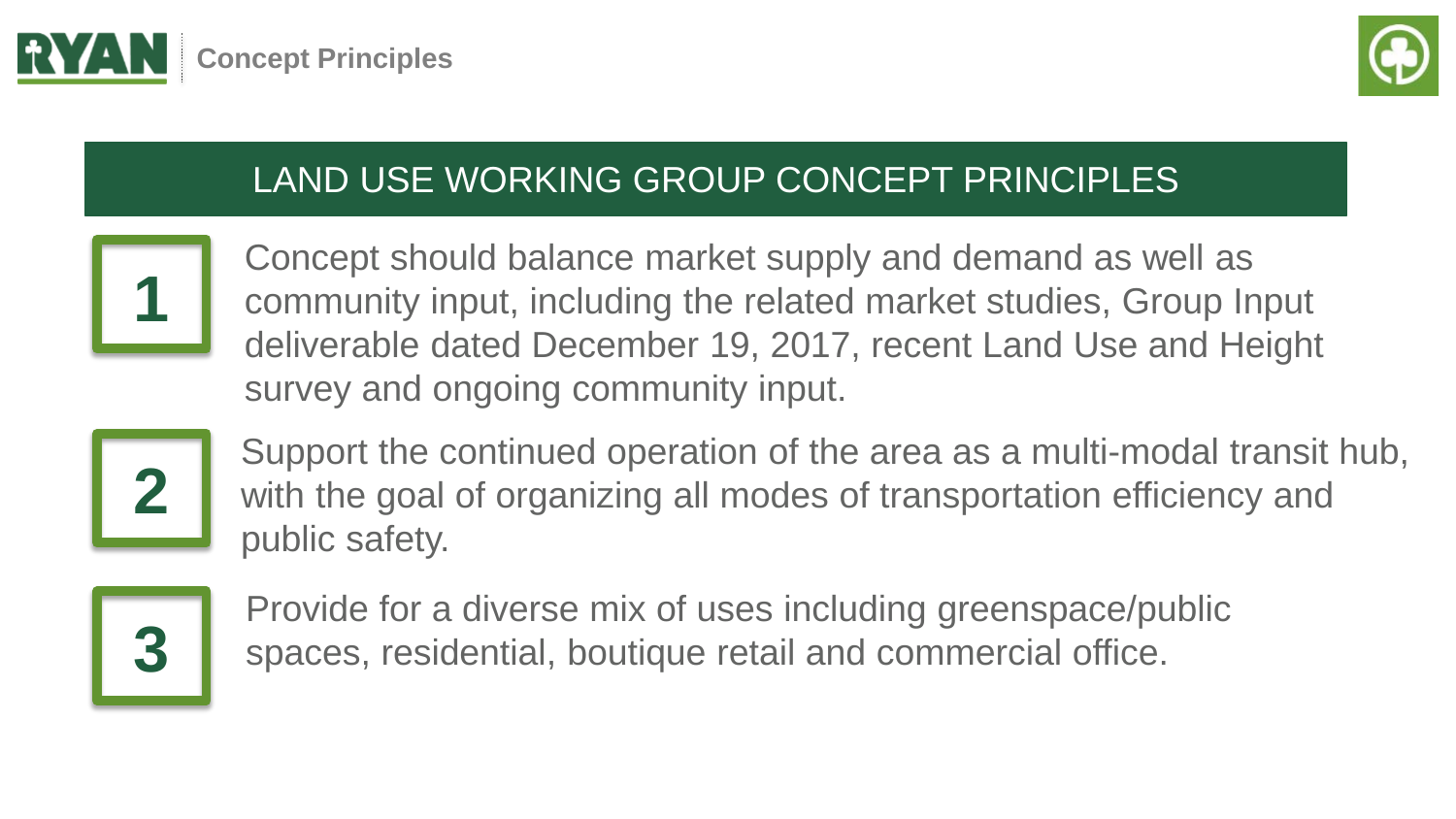



# STORM WATER WORKING GROUP CONCEPT PRINCIPLES



Implement best management practices per the City of Naperville and DuPage County storm water ordinances.



Study means and methods to incorporate storm water solutions for Pilgrim Addition and Park Addition into the concept.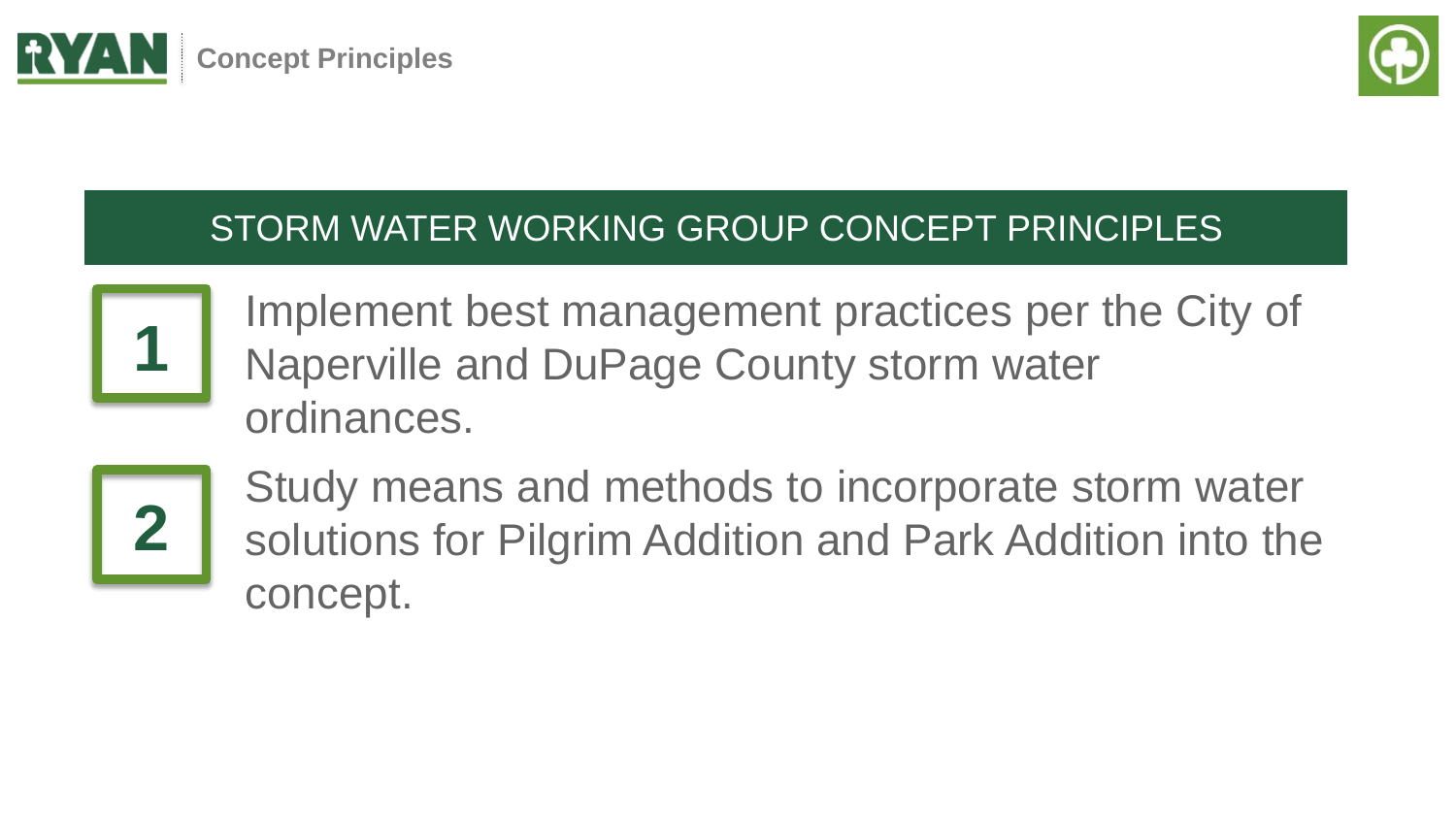



## TRAFFIC & TRANSPORTATION WORKING GROUP CONCEPT PRINCIPLES



Intersection of 5th and Washington Street will evaluate the need to accommodate west dual left turns and a north bound right turn lane. It is likely it will not require re-alignment. Concept should assume right-of-way dedication for these improvements



Concept should continue to study re-alignment options at the intersection at North and Washington.



 $\Box$   $\Box$  Inorth and south of the tracks. Pace and kiss-n-ride functions should be provided both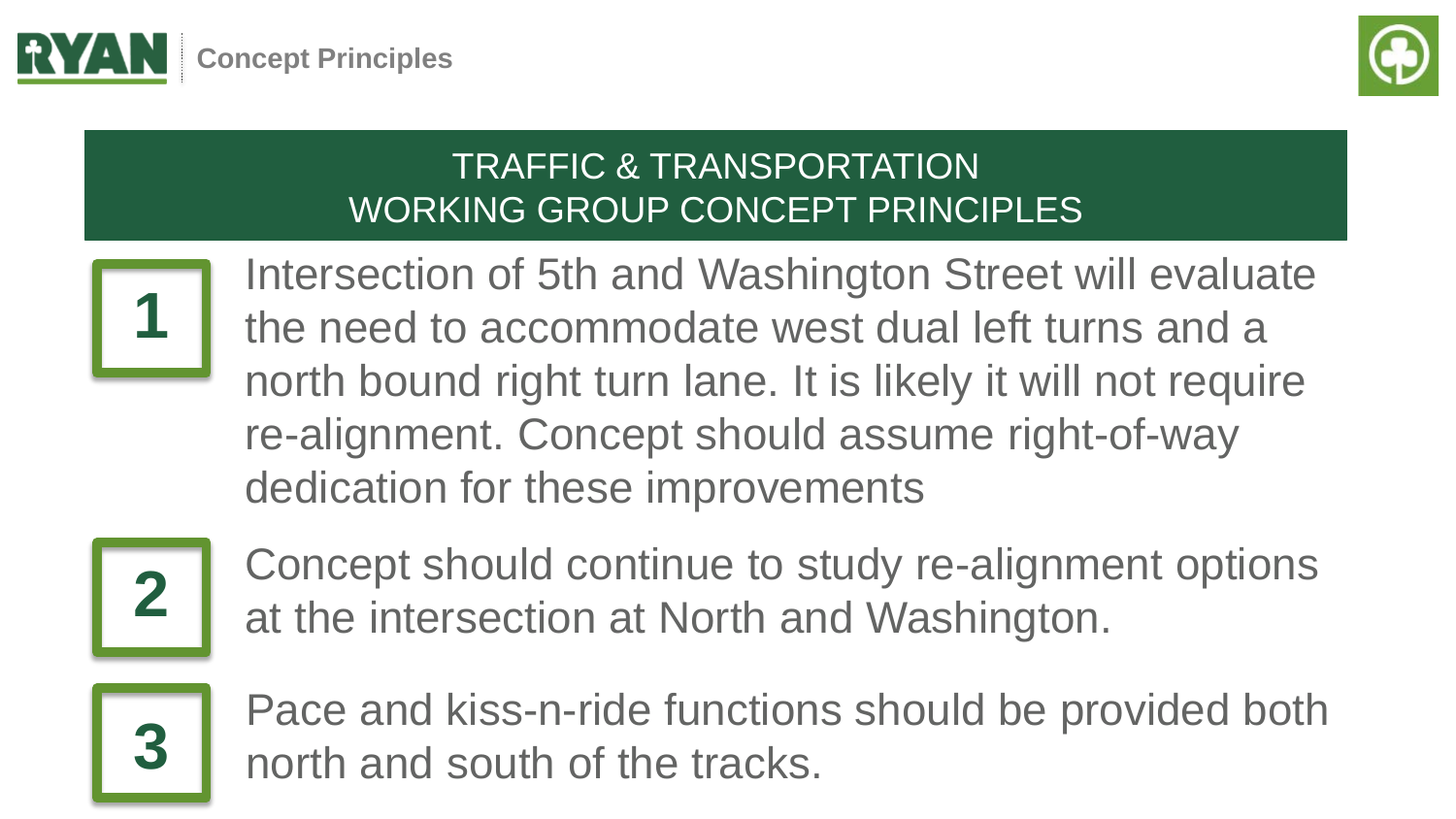



## PARKING WORKING GROUP CONCEPT PRINCIPLES



Focus on commuter parking solutions that are balanced and efficient.



Concept should assume phasing (during construction) to attempt to maintain current parking levels within the identified project area.



Parking trends and potential future usage should be taken into consideration.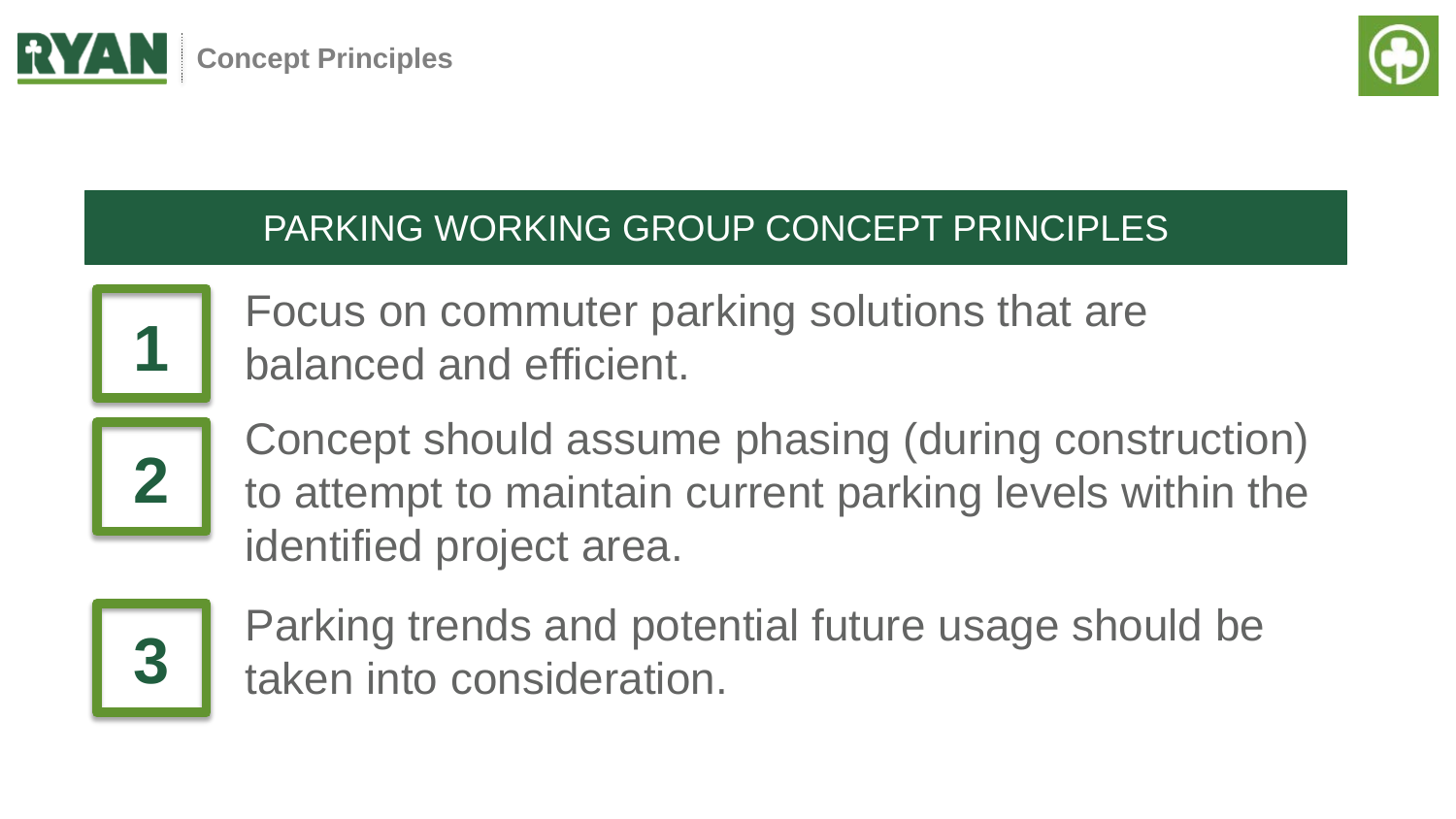



## PEDESTRIAN SAFETY & CONNECTIVITY WORKING GROUP CONCEPT PRINCIPLES



Pedestrian safety and experience at existing rail crossings should be improved.



Concept should include a new pedestrian tunnel west of Washington Street.



Concept should improve the 5th Avenue and Washington Street corridors along the development frontage.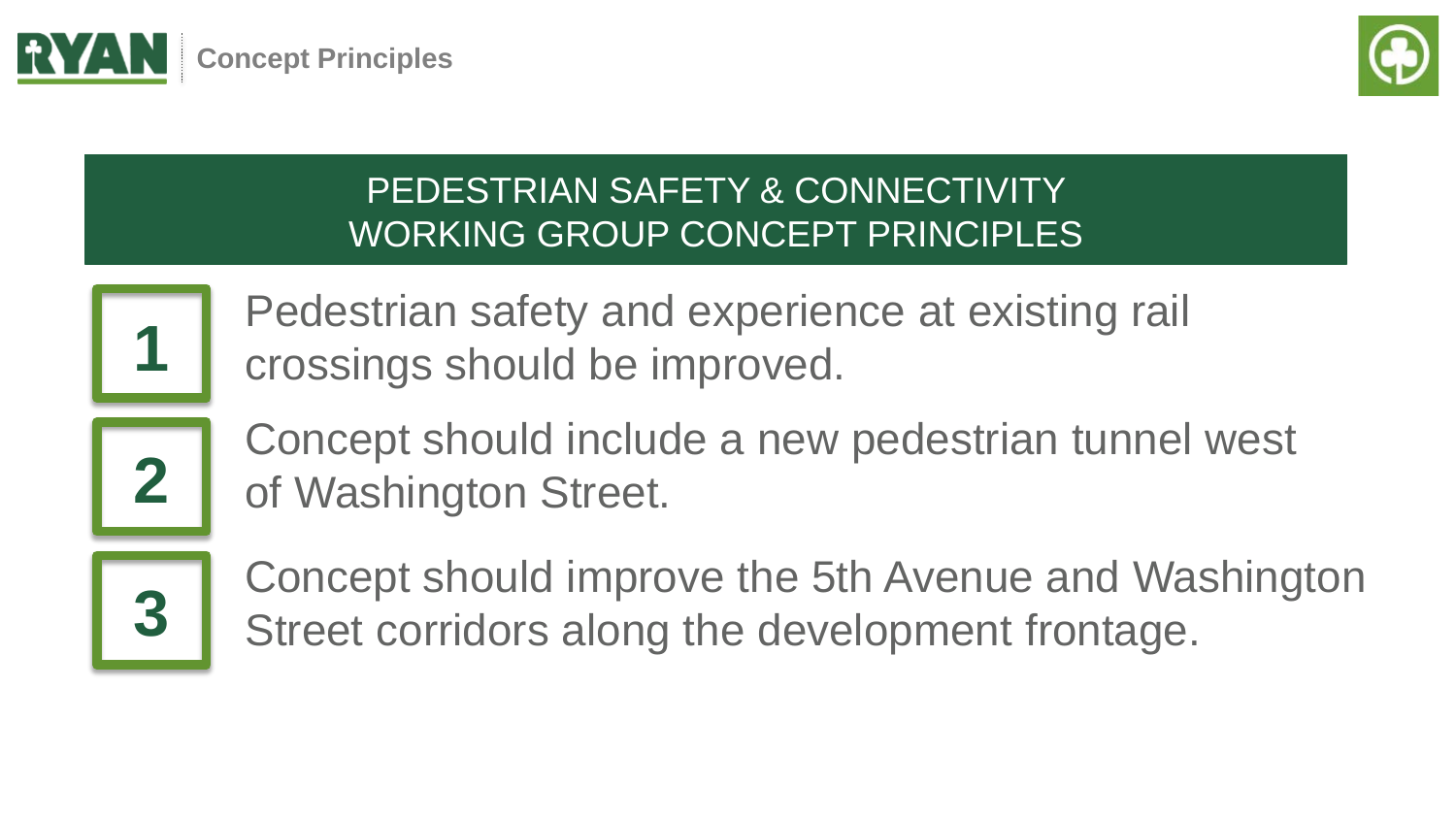



WORKING GROUP POINTS OF CONFLICT

On June 20, 2018 the Steering Committee discussed the following points of conflict as identified at the June 4 Combined Working Group Meeting.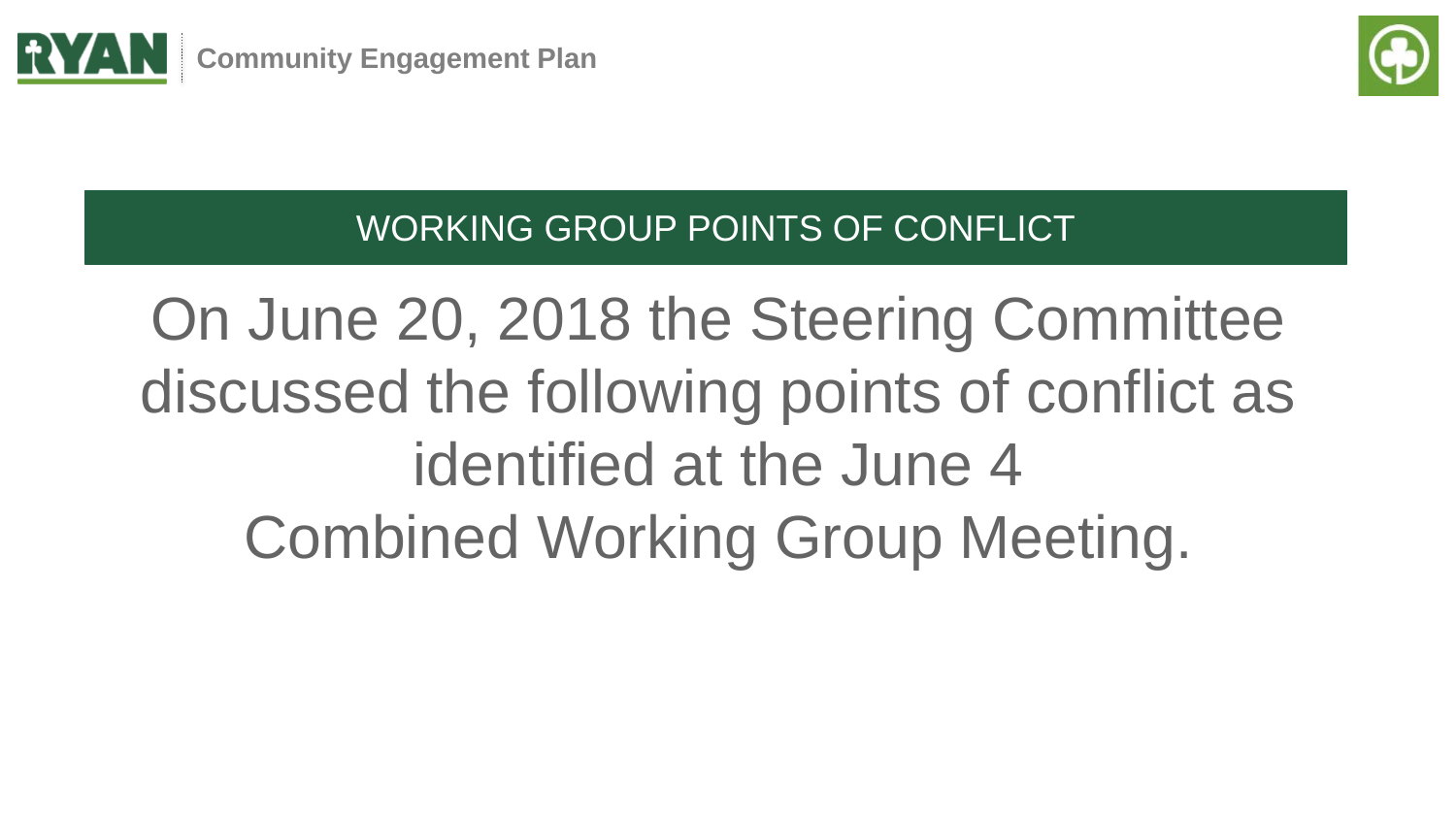



1. An opinion about the appropriate balance of uses on the Kroehler parking lot as it relates to parking costs, pedestrian safety and storm water solutions. *Steering Committee comments: Steering Committee supports exploring alternatives to surface parking for the Kroehler lot, ( for example, single family homes, townhomes, green space) acknowledging the implication to storm water, relocation of commuter parking stalls and flexible space for the future.*

*options for the DCM, pedestrian safety, traffic management and aesthetics.* 2. An opinion about placement of commuter parking on the DCM / commuter lot as it relates to pedestrian safety, commuter input for balanced parking, and land use. *Steering Committee comments: The Steering Committee supports a significant increase in the commuter parking on the DCM lot, evaluating*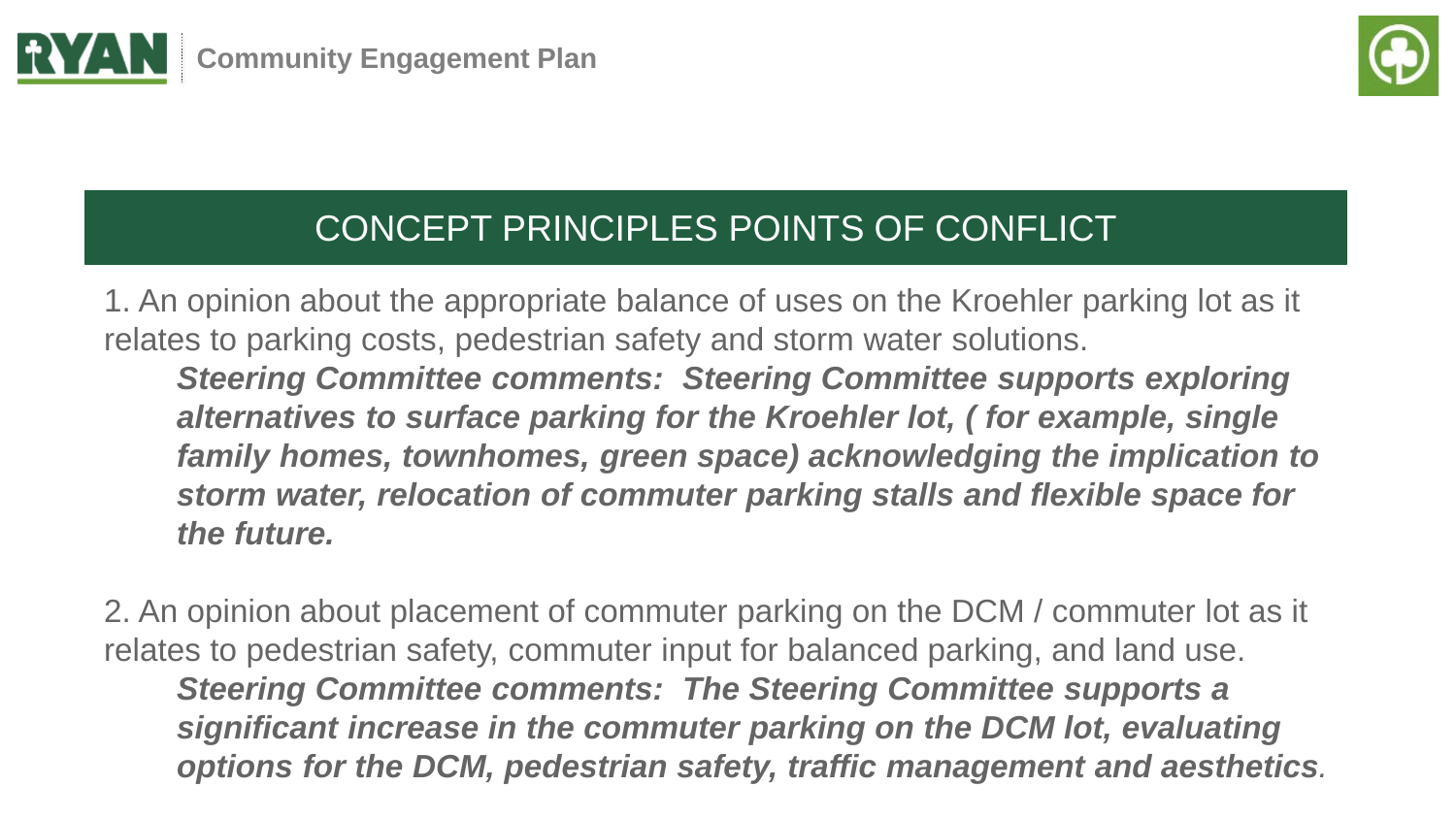



3. Analysis of results from Land Use & Height Survey, including: Differences between public comment suggesting inclusion of affordable housing vs. result of the survey

*Steering Committee comments: Ensure residential units that are available at various price points. One of the concepts to include at least 10% of housing units identified as attainable/workforce.* Differences between market demand and community input for the inclusion of office space vs. the result of the survey

*the survey results while capturing the nuances of people's opinions. Steering Committee comments*: *The Steering Committee does not oppose office space as one of the potential uses for the site.* Height recommendations per parcel, balanced with financing feasibility *Steering Committee comments: We wish for the concepts to respect*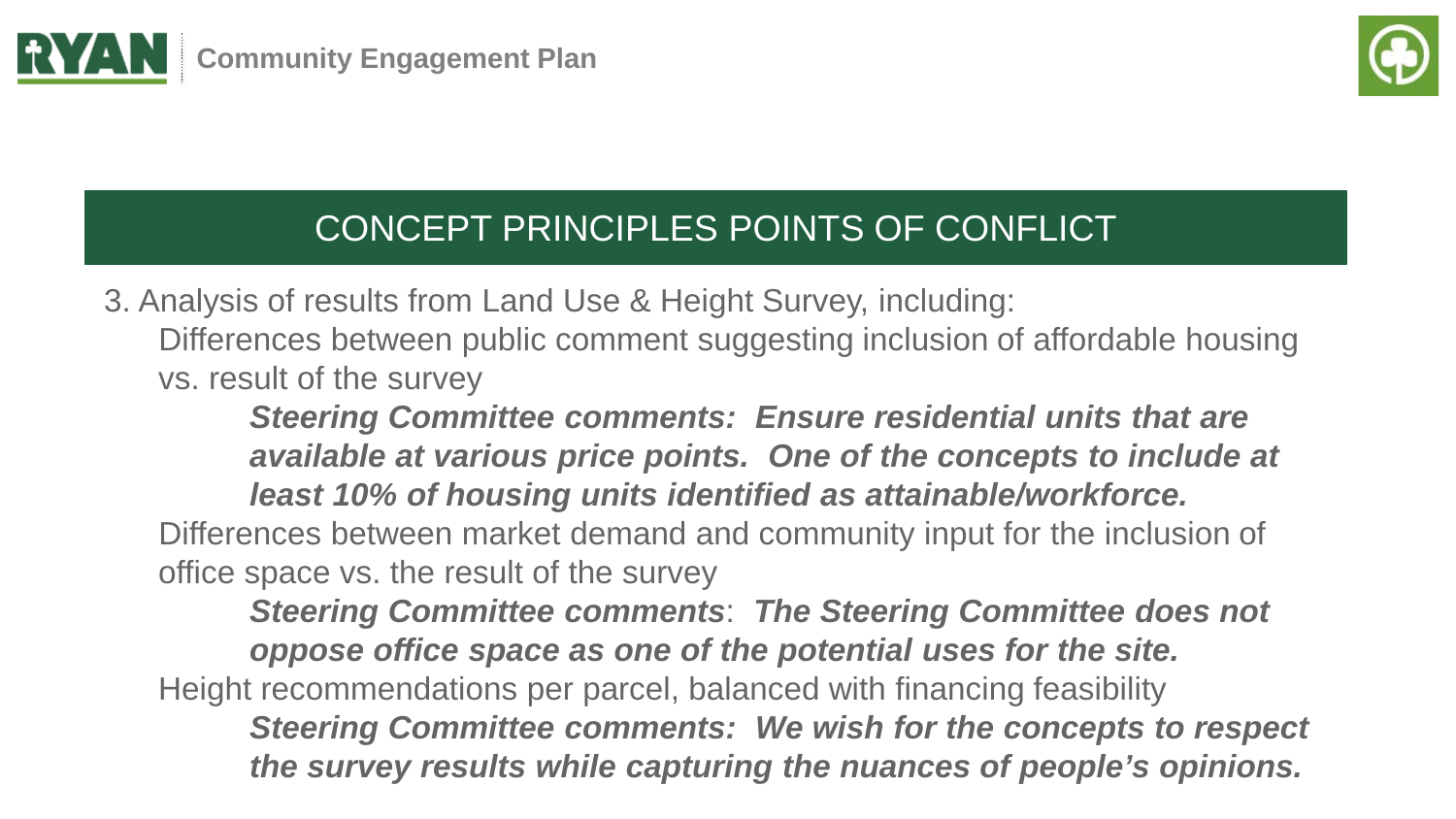



4. Endorsement of Pedestrian Safety Working Group Recommendation not to reopen the Cow Tunnel, but instead consider a new tunnel *Steering Committee comments: The Steering Committee understands the need for an additional pedestrian connection and supports the WG recommendation that it connect Kendall Park to the DCM.*

5. The future use of Kendall Park to accommodate storm water enhancements with or without play space to support Storm Water Recommendation for area-wide storm water solutions.

*Steering Committee comments: The Steering Committee would support continued study of the options and would encourage additional feedback from residents in Pilgrim addition.*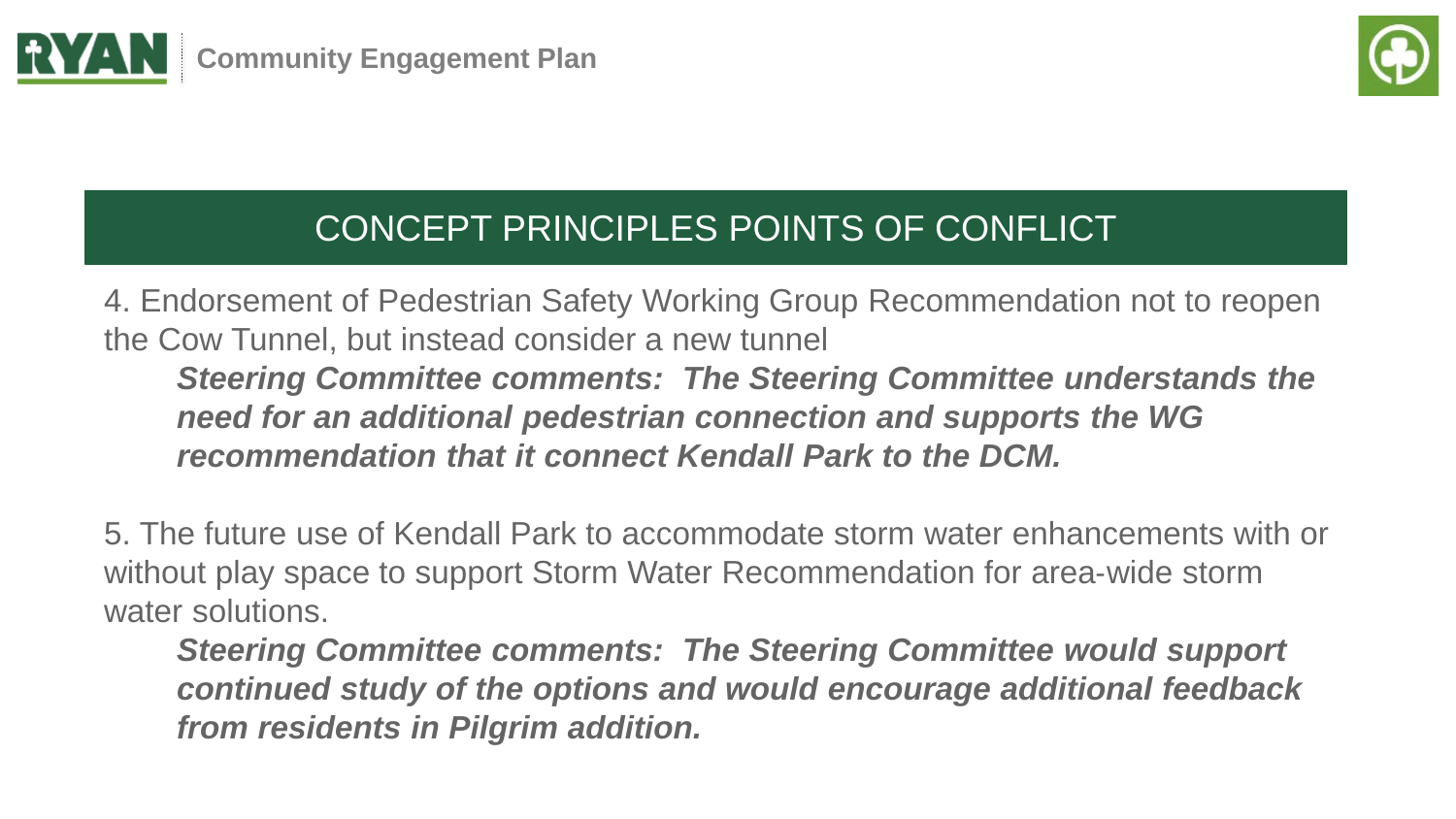



6. Differences between market demand and community input from both the survey results and group input sessions for the inclusion of open greenspace *Steering Committee comments: The Steering Committee recommends that Ryan incorporate as much new greenspace as possible, while minimizing reduction of existing greenspaces.*

7. Differences between market demand and community input from both the survey results and group input sessions for the inclusion of additional commuter parking *Steering Committee comments: The Steering Committee is comfortable with no increases to current commuter parking quantities, as well as maximizing utilization of those parking spaces, in order to take advantage of evolving transportation habits.*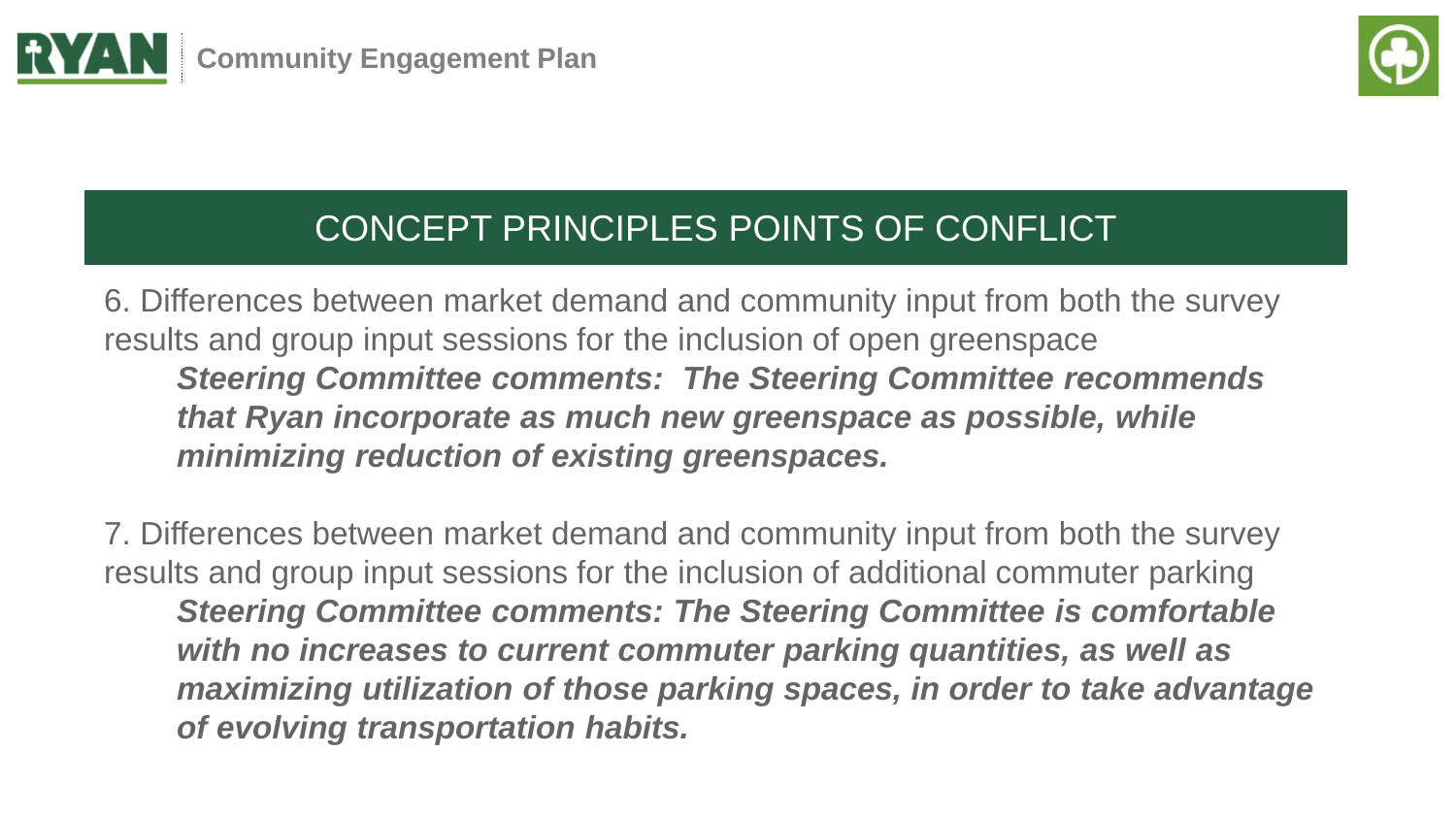



| <b>CONCEPT CREATION - PHASE I</b><br>4 - 6 WEEKS                                                                                                                                                                                         |                                                                                                                                                                                                              | <b>CONCEPT REFINEMENT - PHASE II</b><br><b>4 - 6 WEEKS</b>                                                                                                                                                                                           |                                                                                                                                                                                                                | <b>CONCEPT FINALIZATION - PHASE III</b><br><b>4 - 6 WEEKS</b>                                                                                                                                                                             |                                                                                                                                                                                                                   |
|------------------------------------------------------------------------------------------------------------------------------------------------------------------------------------------------------------------------------------------|--------------------------------------------------------------------------------------------------------------------------------------------------------------------------------------------------------------|------------------------------------------------------------------------------------------------------------------------------------------------------------------------------------------------------------------------------------------------------|----------------------------------------------------------------------------------------------------------------------------------------------------------------------------------------------------------------|-------------------------------------------------------------------------------------------------------------------------------------------------------------------------------------------------------------------------------------------|-------------------------------------------------------------------------------------------------------------------------------------------------------------------------------------------------------------------|
| Ryan Deliverable<br>Will Likely Include:                                                                                                                                                                                                 | Community Input<br>Opportunities:                                                                                                                                                                            | Ryan Deliverable<br>Will Likely Include:                                                                                                                                                                                                             | Community Input<br>Opportunities:                                                                                                                                                                              | Ryan Deliverable<br>Will Likely Include:                                                                                                                                                                                                  | Community Input<br>Opportunities:                                                                                                                                                                                 |
| • Multiple Concepts<br>• Applicable Land Uses<br>• Conceptual Architecture<br>Including Massing &<br>Adjacencies<br>• Public Space Elements<br>(Greenspace/Hardscape)<br>• Parking Distribution Maps<br>· Infrastructure<br>Improvements | <b>Community Presentation</b><br>and Input<br><b>Steering Committee</b><br>Presentation<br>and Input<br><b>City Council</b><br>Presentation and<br><b>Receive Direction for</b><br><b>Concept Refinement</b> | • One Working Concept<br>• Conceptual Building Sizes<br>(SF and Unit Counts)<br>• Building Elevations &<br>Renderings<br>• Public Space Elements<br>(Greenspace/Hardscape)<br>• Parking Structure Floor<br>Plans<br>• Infrastructure<br>Improvements | <b>Community Presentation</b><br>and Input<br><b>Steering Committee</b><br>Presentation<br>and Input<br><b>City Council</b><br>Presentation and<br><b>Receive Direction for</b><br><b>Concept Finalization</b> | • Final Master Concept<br>• Development Program<br>Defined<br>• Design Concepts Defined<br>• Public Space Elements<br>Defined (Greenspace/<br>Hardscape)<br>• Parking Distribution<br>Defined<br>• Infrastructure<br>Improvements Defined | <b>Community Presentation</b><br>and Input<br><b>Steering Committee</b><br><b>Presentation</b><br>and Input<br><b>City Council</b><br>Presentation and<br><b>Receive Direction for</b><br><b>Concept Approval</b> |
| PRELIMINARY COST MODEL(S) - STEP 1                                                                                                                                                                                                       |                                                                                                                                                                                                              | PRELIMINARY COST MODEL - STEP 2                                                                                                                                                                                                                      |                                                                                                                                                                                                                | FINAL COST MODEL - STEP 3                                                                                                                                                                                                                 |                                                                                                                                                                                                                   |
| <b>FVALUATE IMPACTS THROUGH USE OF INDEPENDENT 3RD PARTY EXPERTS</b><br>IDENTIEV KEV BLICINECC TEDMC (DVANI/CITV OF NADEDVILLE)                                                                                                          |                                                                                                                                                                                                              |                                                                                                                                                                                                                                                      |                                                                                                                                                                                                                |                                                                                                                                                                                                                                           |                                                                                                                                                                                                                   |

**IDENTIFY KEY BUSINESS TERMS (RYAN/CITY OF NAPERVILLE)**  $\mathcal{C}$  rean Companies US, Inc. Content cannot be used with permission and expressed written consent. In consent